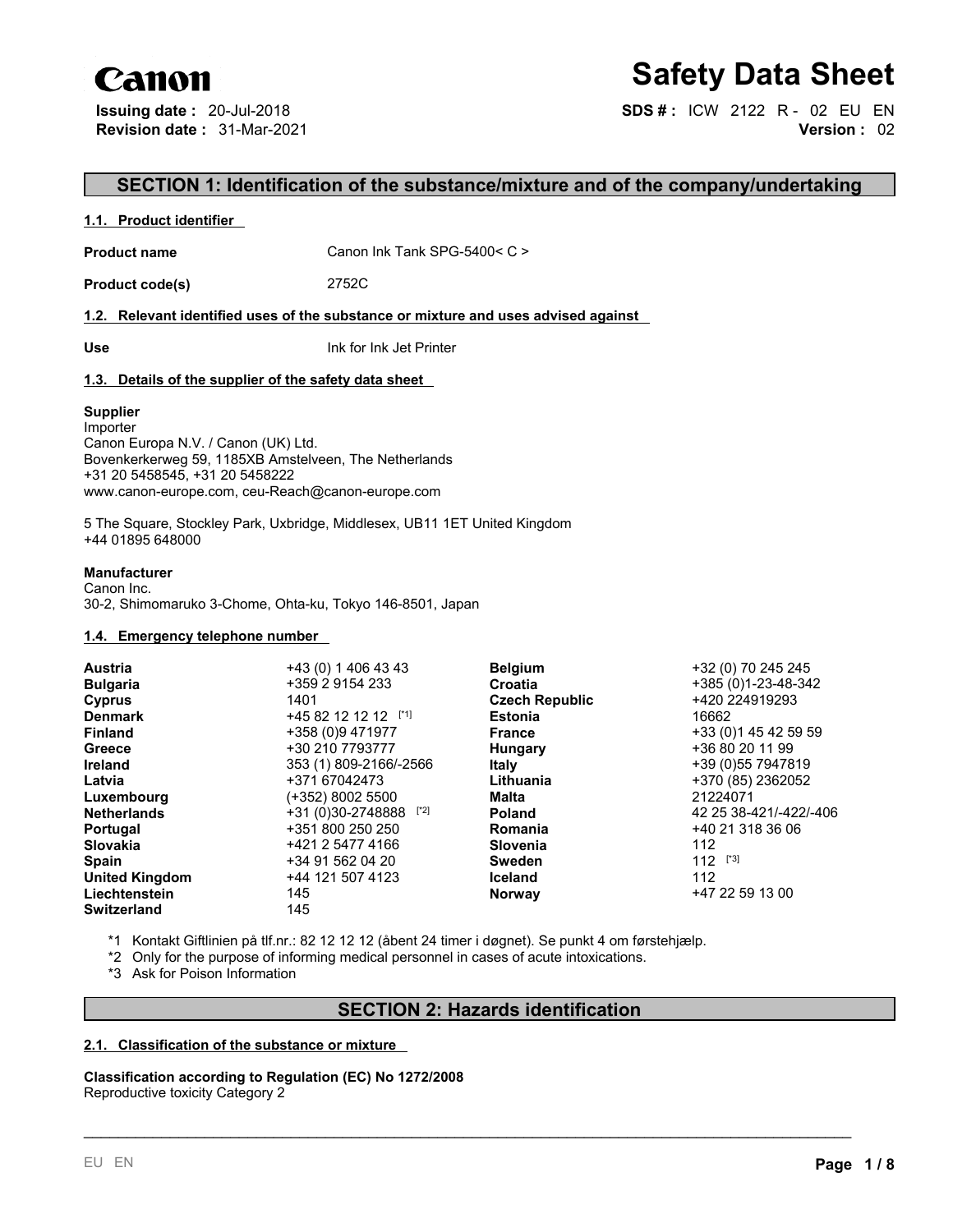## **2.2. Label elements**

**Labelling according to Regulation (EC) No 1272/2008**

#### **Hazard pictograms**



**Signal word** Warning

**Hazard statements** Suspected of damaging fertility or the unborn child.

# **Precautionary statements**

Not required

#### **Other information**

Contains 1,2-benzisothiazol-3(2H)-one. May produce an allergic reaction. Contains less than 30% of components with unknown hazards to the aquatic environment. UFI: Y4A0-90VE-H00N-R96T

#### **2.3. Other hazards**

None

# **SECTION 3: Composition/information on ingredients**

 $\mathcal{L}_\mathcal{L} = \mathcal{L}_\mathcal{L} = \mathcal{L}_\mathcal{L} = \mathcal{L}_\mathcal{L} = \mathcal{L}_\mathcal{L} = \mathcal{L}_\mathcal{L} = \mathcal{L}_\mathcal{L} = \mathcal{L}_\mathcal{L} = \mathcal{L}_\mathcal{L} = \mathcal{L}_\mathcal{L} = \mathcal{L}_\mathcal{L} = \mathcal{L}_\mathcal{L} = \mathcal{L}_\mathcal{L} = \mathcal{L}_\mathcal{L} = \mathcal{L}_\mathcal{L} = \mathcal{L}_\mathcal{L} = \mathcal{L}_\mathcal{L}$ 

### **3.2. Mixtures**

| <b>Chemical name</b>         | <b>CAS-No</b> | <b>EC-No</b> | <b>REACH</b><br>registration<br>number | Weight %    | <b>Classification</b><br>(Regulation (EC) No<br>1272/2008)                                                           | SCL.<br>M-factor,<br><b>ATE</b>                        | Note to other<br>hazards |
|------------------------------|---------------|--------------|----------------------------------------|-------------|----------------------------------------------------------------------------------------------------------------------|--------------------------------------------------------|--------------------------|
| Glycerin                     | 56-81-5       | 200-289-5    | None                                   | $10 - 15$   | <b>None</b>                                                                                                          | <b>No data</b><br>lavailable                           |                          |
| Trimethylolpropane           | 77-99-6       | 201-074-9    | 101-2119486799-<br>10-xxxx             | $5 - 10$    | Repr. 2 (H361)                                                                                                       | <b>No data</b><br>lavailable                           |                          |
| Acrylic polymer              | <b>CBI</b>    | <b>CBI</b>   | None                                   | 5 - 10      | <b>None</b>                                                                                                          | <b>No data</b><br>lavailable                           |                          |
| Copper compound              | <b>CBI</b>    | <b>CBI</b>   | <b>CBI</b>                             | $5 - 10$    | <b>None</b>                                                                                                          | <b>No data</b><br>lavailable                           |                          |
| 1.2-Hexanediol               | 6920-22-5     | 230-029-6    | 101-2119987321-<br>$35 - XXXX$         | $1 - 5$     | Eye Irrit. $2$ (H319)                                                                                                | <b>No data</b><br>lavailable                           |                          |
| 1,2-benzisothiazol-3(2H)-one | 2634-33-5     | 220-120-9    | None                                   | ${}_{0.05}$ | Acute Tox. 4 (H302)<br>Skin Irrit. 2 (H315)<br>Eye Dam. 1 (H318)<br>Skin Sens. 1 (H317)<br>Aquatic Acute 1<br>(H400) | Skin Sens. 1:<br><b>IH317:</b><br>IC <sub>20.05%</sub> |                          |
| Water                        | 7732-18-5     | 231-791-2    | None                                   | $40 - 60$   | <b>None</b>                                                                                                          | <b>No data</b><br>lavailable                           |                          |

\_\_\_\_\_\_\_\_\_\_\_\_\_\_\_\_\_\_\_\_\_\_\_\_\_\_\_\_\_\_\_\_\_\_\_\_\_\_\_\_\_\_\_\_\_\_\_\_\_\_\_\_\_\_\_\_\_\_\_\_\_\_\_\_\_\_\_\_\_\_\_\_\_\_\_\_\_\_\_\_\_\_\_\_\_\_\_\_\_

Full texts of Hazard statement(s) are listed in SECTION 16

Note to other hazards : The following substance(s) is (are) marked with (1), (2), (3) and/or (4)

- (1) Substance for which EU Occupational Exposure Limit(s) is (are) established (See SECTION 8)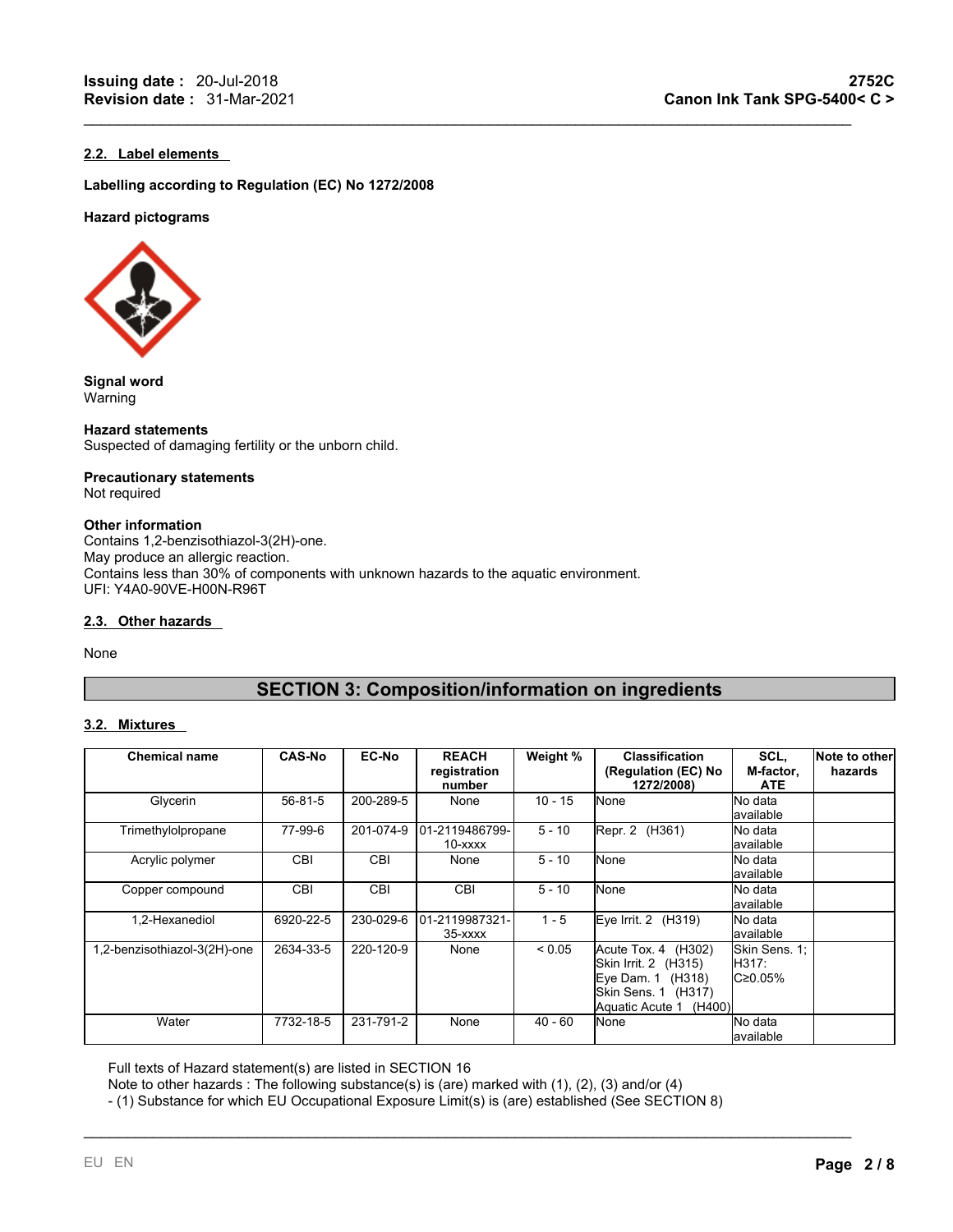- (2) PBT substance or vPvB substance under Regulation (EC) No 1907/2006
- (3) Substance listed in Candidate List of SVHC for Authorisation under Regulation (EC) No 1907/2006
- (4) Endocrine disrupting substance under Delegated Regulation (EU) 2017/2100 or Regulation (EU) 2018/605

## **SECTION 4: First aid measures**

 $\mathcal{L}_\mathcal{L} = \mathcal{L}_\mathcal{L} = \mathcal{L}_\mathcal{L} = \mathcal{L}_\mathcal{L} = \mathcal{L}_\mathcal{L} = \mathcal{L}_\mathcal{L} = \mathcal{L}_\mathcal{L} = \mathcal{L}_\mathcal{L} = \mathcal{L}_\mathcal{L} = \mathcal{L}_\mathcal{L} = \mathcal{L}_\mathcal{L} = \mathcal{L}_\mathcal{L} = \mathcal{L}_\mathcal{L} = \mathcal{L}_\mathcal{L} = \mathcal{L}_\mathcal{L} = \mathcal{L}_\mathcal{L} = \mathcal{L}_\mathcal{L}$ 

#### **4.1. Description of first aid measures**

| <b>Inhalation</b>                                                | Move to fresh air. Get medical attention immediately if symptoms occur.                                                                 |  |  |  |
|------------------------------------------------------------------|-----------------------------------------------------------------------------------------------------------------------------------------|--|--|--|
| Ingestion                                                        | Rinse mouth. Drink 1 or 2 glasses of water. Get medical attention immediately if symptoms<br>occur.                                     |  |  |  |
| <b>Skin contact</b>                                              | Wash off immediately with soap and plenty of water. Get medical attention immediately if<br>symptoms occur.                             |  |  |  |
| Eye contact                                                      | Flush with plenty of water. Get medical attention immediately if symptoms occur.                                                        |  |  |  |
| 4.2. Most important symptoms and effects, both acute and delayed |                                                                                                                                         |  |  |  |
| <b>Inhalation</b>                                                | None under normal use. Symptoms of overexposure are dizziness, headache, tiredness,<br>nausea, unconsciousness, cessation of breathing. |  |  |  |
| Ingestion                                                        | None under normal use. Ingestion may cause gastrointestinal irritation, nausea, vomiting<br>and diarrhea.                               |  |  |  |
| <b>Skin contact</b>                                              | None under normal use.                                                                                                                  |  |  |  |
| Eye contact                                                      | None under normal use. May cause slight irritation.                                                                                     |  |  |  |
|                                                                  | 4.3. Indication of any immediate medical attention and special treatment needed                                                         |  |  |  |

None

# **SECTION 5: Firefighting measures**

#### **5.1. Extinguishing media**

#### **Suitable extinguishing media**

Use CO <sup>2</sup>, water, dry chemical, or foam.

#### **Unsuitable extinguishing media** None

#### **5.2. Special hazards arising from the substance or mixture**

**Special hazard** None

**Hazardous combustion products** Carbon dioxide (CO <sup>2</sup>), Carbon monoxide (CO)

#### **5.3. Advice for firefighters**

**Special protective equipment for firefighters** None

# **SECTION 6: Accidental release measures**

\_\_\_\_\_\_\_\_\_\_\_\_\_\_\_\_\_\_\_\_\_\_\_\_\_\_\_\_\_\_\_\_\_\_\_\_\_\_\_\_\_\_\_\_\_\_\_\_\_\_\_\_\_\_\_\_\_\_\_\_\_\_\_\_\_\_\_\_\_\_\_\_\_\_\_\_\_\_\_\_\_\_\_\_\_\_\_\_\_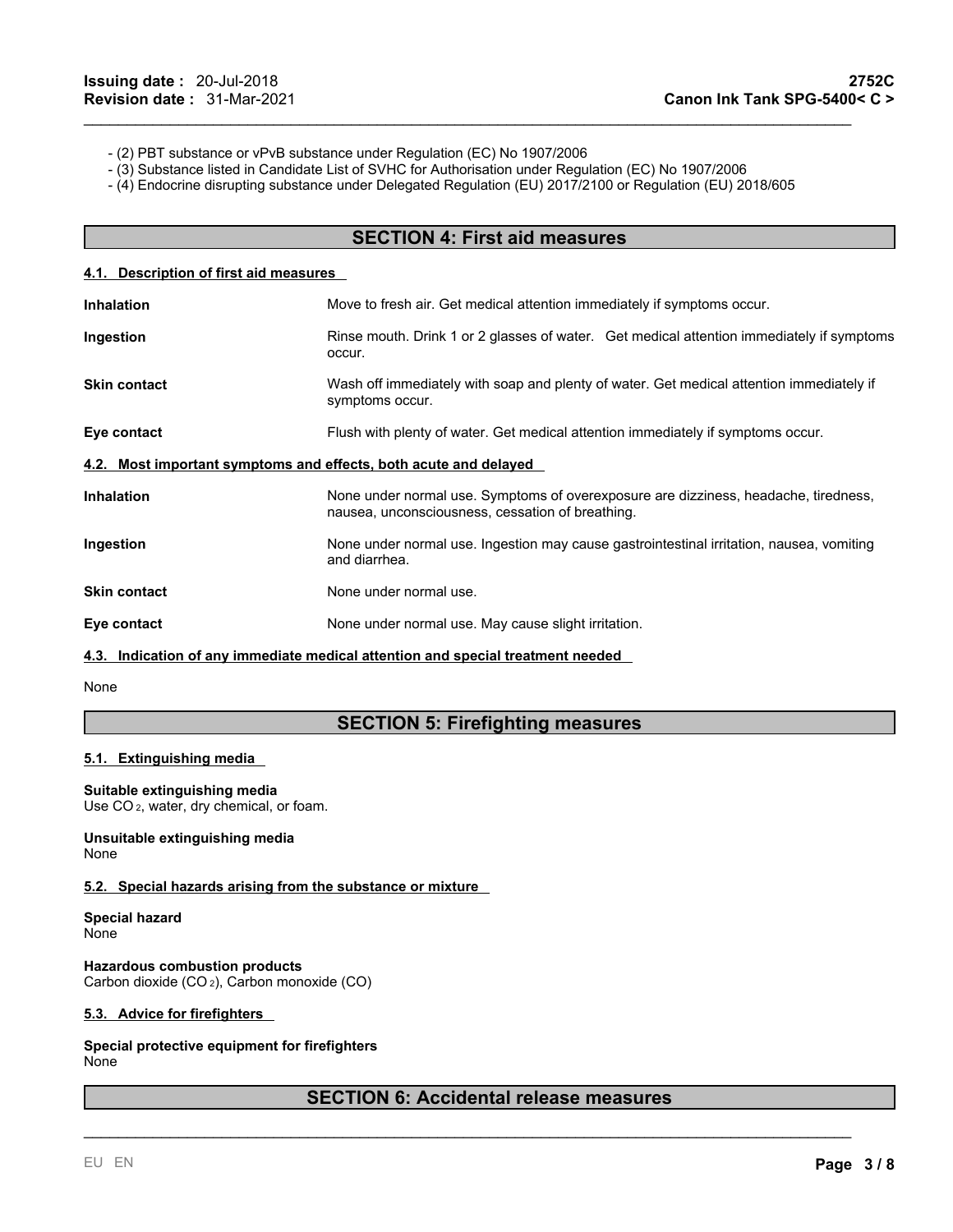#### **6.1. Personal precautions, protective equipment and emergency procedures**

Avoid contact with skin, eyes and clothing.

#### **6.2. Environmental precautions**

Keep out of waterways.

#### **6.3. Methods and material for containment and cleaning up**

Wipe up with adsorbent material (e.g. cloth, fleece).

#### **6.4. Reference to other sections**

None

# **SECTION 7: Handling and storage**

 $\mathcal{L}_\mathcal{L} = \mathcal{L}_\mathcal{L} = \mathcal{L}_\mathcal{L} = \mathcal{L}_\mathcal{L} = \mathcal{L}_\mathcal{L} = \mathcal{L}_\mathcal{L} = \mathcal{L}_\mathcal{L} = \mathcal{L}_\mathcal{L} = \mathcal{L}_\mathcal{L} = \mathcal{L}_\mathcal{L} = \mathcal{L}_\mathcal{L} = \mathcal{L}_\mathcal{L} = \mathcal{L}_\mathcal{L} = \mathcal{L}_\mathcal{L} = \mathcal{L}_\mathcal{L} = \mathcal{L}_\mathcal{L} = \mathcal{L}_\mathcal{L}$ 

#### **7.1. Precautions for safe handling**

Avoid contact with skin, eyes and clothing. Clean contaminated surface thoroughly. Use with adequate ventilation.

#### **7.2. Conditions for safe storage, including any incompatibilities**

Keep in a dry, cool and well-ventilated place. Keep out of the reach of children. Keep away from direct sunlight. Keep away from heat and sources of ignition.

#### **7.3. Specific end uses**

Ink for Ink Jet Printer. Obtain special instructions before use.

# **SECTION 8: Exposure controls/personal protection**

#### **8.1. Control parameters**

#### **Exposure limits**

| <b>Chemical name</b> | <b>EU OEL</b>                                             | Austria                        | <b>Belgium</b>           | <b>Bulgaria</b>                                                                              | <b>Cyprus</b>                                                                                                                                                  |
|----------------------|-----------------------------------------------------------|--------------------------------|--------------------------|----------------------------------------------------------------------------------------------|----------------------------------------------------------------------------------------------------------------------------------------------------------------|
| Glycerin<br>56-81-5  | None                                                      | None                           | TWA: $10 \text{ mg/m}^3$ | None                                                                                         | None                                                                                                                                                           |
| <b>Chemical name</b> | <b>Czech Republic</b>                                     | <b>Denmark</b>                 | <b>Finland</b>           | <b>France</b>                                                                                | Germany                                                                                                                                                        |
| Glycerin<br>56-81-5  | TWA: $10 \text{ mg/m}^3$<br>Ceiling: 15 mg/m <sup>3</sup> | None                           | TWA: $20 \text{ mg/m}^3$ | TWA: $10 \text{ mg/m}^3$                                                                     | TRGS TWA: 200<br>$mg/m3$ inhalable<br>fraction<br>DFG TWA: 200 mg/m <sup>3</sup><br>inhalable fraction<br>Ceiling / Peak: 400<br>$mg/m3$ inhalable<br>fraction |
| <b>Chemical name</b> | <b>Greece</b>                                             | <b>Hungary</b>                 | <b>Ireland</b>           | <b>Italy</b>                                                                                 | <b>Netherlands</b>                                                                                                                                             |
| Glycerin<br>56-81-5  | TWA: $10 \text{ mg/m}^3$                                  | None                           | None                     | None                                                                                         | None                                                                                                                                                           |
| <b>Chemical name</b> | <b>Poland</b>                                             | Portugal                       | <b>Romania</b>           | <b>Slovakia</b>                                                                              | Spain                                                                                                                                                          |
| Glycerin<br>56-81-5  | TWA: $10 \text{ mg/m}^3$<br>inhalable fraction            | TWA: $10 \text{ mg/m}^3$ mist  | None                     | TWA: 11 mg/m <sup>3</sup>                                                                    | TWA: $10 \text{ mg/m}^3$ mist                                                                                                                                  |
| <b>Chemical name</b> | Sweden                                                    | <b>United Kingdom</b>          | <b>Norway</b>            | <b>Switzerland</b>                                                                           | <b>Turkey</b>                                                                                                                                                  |
| Glycerin<br>56-81-5  | None                                                      | TWA: 10 mg/m <sup>3</sup> mist | None                     | TWA: 50 mg/m <sup>3</sup><br>inhalable dust<br>STEL: 100 mg/m <sup>3</sup><br>inhalable dust | None                                                                                                                                                           |

\_\_\_\_\_\_\_\_\_\_\_\_\_\_\_\_\_\_\_\_\_\_\_\_\_\_\_\_\_\_\_\_\_\_\_\_\_\_\_\_\_\_\_\_\_\_\_\_\_\_\_\_\_\_\_\_\_\_\_\_\_\_\_\_\_\_\_\_\_\_\_\_\_\_\_\_\_\_\_\_\_\_\_\_\_\_\_\_\_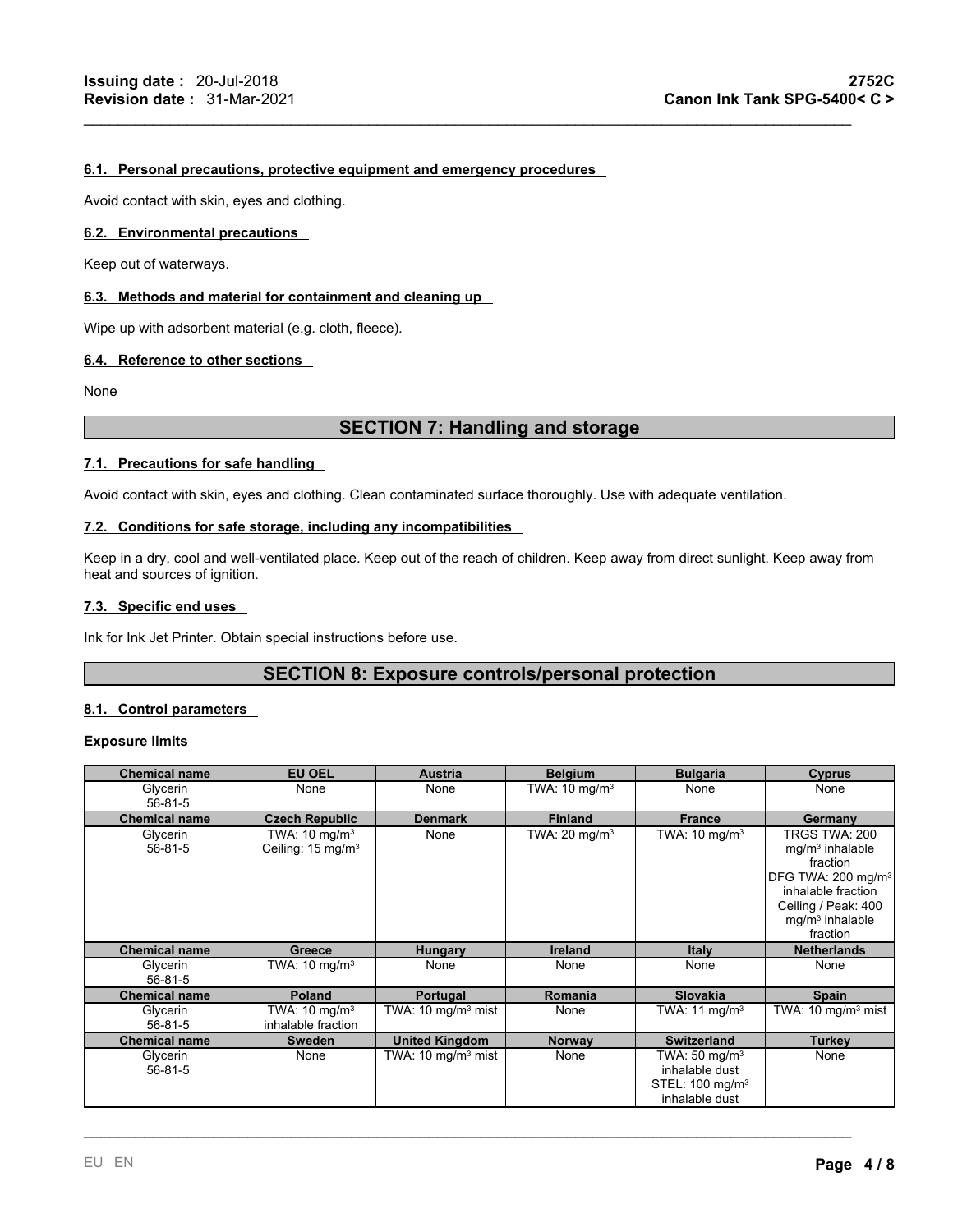| <b>rimeti</b><br>`ropane<br>hwnnr<br>$- -$<br>'-99- | ma/m- | None | None | None | None |
|-----------------------------------------------------|-------|------|------|------|------|
|-----------------------------------------------------|-------|------|------|------|------|

 $\mathcal{L}_\mathcal{L} = \mathcal{L}_\mathcal{L} = \mathcal{L}_\mathcal{L} = \mathcal{L}_\mathcal{L} = \mathcal{L}_\mathcal{L} = \mathcal{L}_\mathcal{L} = \mathcal{L}_\mathcal{L} = \mathcal{L}_\mathcal{L} = \mathcal{L}_\mathcal{L} = \mathcal{L}_\mathcal{L} = \mathcal{L}_\mathcal{L} = \mathcal{L}_\mathcal{L} = \mathcal{L}_\mathcal{L} = \mathcal{L}_\mathcal{L} = \mathcal{L}_\mathcal{L} = \mathcal{L}_\mathcal{L} = \mathcal{L}_\mathcal{L}$ 

#### **8.2. Exposure controls**

**Appropriate engineering controls** None under normal use conditions.

#### **Individual protection measures, such as personal protective equipment**

| <b>Eye/face protection</b>    | Not required under normal use. |
|-------------------------------|--------------------------------|
| Skin protection               | Not required under normal use. |
| <b>Respiratory protection</b> | Not required under normal use. |
| Thermal hazards               | Not applicable                 |

# **SECTION 9: Physical and chemical properties**

#### **9.1. Information on basic physical and chemical properties**

| <b>Physical state</b>                                         | Liquid                                 |
|---------------------------------------------------------------|----------------------------------------|
| Color                                                         | Cyan                                   |
| Odor                                                          | Slight odor                            |
| Melting/freezing point $(^{\circ}C)$                          | No data available                      |
| Boiling point or initial boiling point and boiling range (°C) | No data available                      |
| <b>Flammability</b>                                           | None: estimated                        |
| Lower and upper explosion limit                               | None: estimated                        |
| Flash point $(^{\circ}C)$                                     | > 93.0°C (Tag. Closed Cup.); estimated |
| Auto-ignition temperature (°C)                                | None: estimated                        |
| Decomposition temperature (°C)                                | No data available                      |
| рH                                                            | $8 - 9$                                |
| Kinematic viscosity (mm <sup>2</sup> /s)                      | $5 - 10$                               |
| <b>Solubility</b>                                             | Water: miscible                        |
| Partition coefficient n-octanol/water (log value)             | Not applicable                         |
| Vapor pressure                                                | No data available                      |
| Density and/or relative density                               | $1.0 - 1.1$                            |
| <b>Relative vapor density</b>                                 | No data available                      |
| <b>Particle characteristics</b>                               | Not applicable                         |

## **9.2. Other information**

No data available

# **SECTION 10: Stability and reactivity**

\_\_\_\_\_\_\_\_\_\_\_\_\_\_\_\_\_\_\_\_\_\_\_\_\_\_\_\_\_\_\_\_\_\_\_\_\_\_\_\_\_\_\_\_\_\_\_\_\_\_\_\_\_\_\_\_\_\_\_\_\_\_\_\_\_\_\_\_\_\_\_\_\_\_\_\_\_\_\_\_\_\_\_\_\_\_\_\_\_

### **10.1. Reactivity**

None

**10.2. Chemical stability**

Stable

## **10.3. Possibility of hazardous reactions**

None

**10.4. Conditions to avoid**

None

## **10.5. Incompatible materials**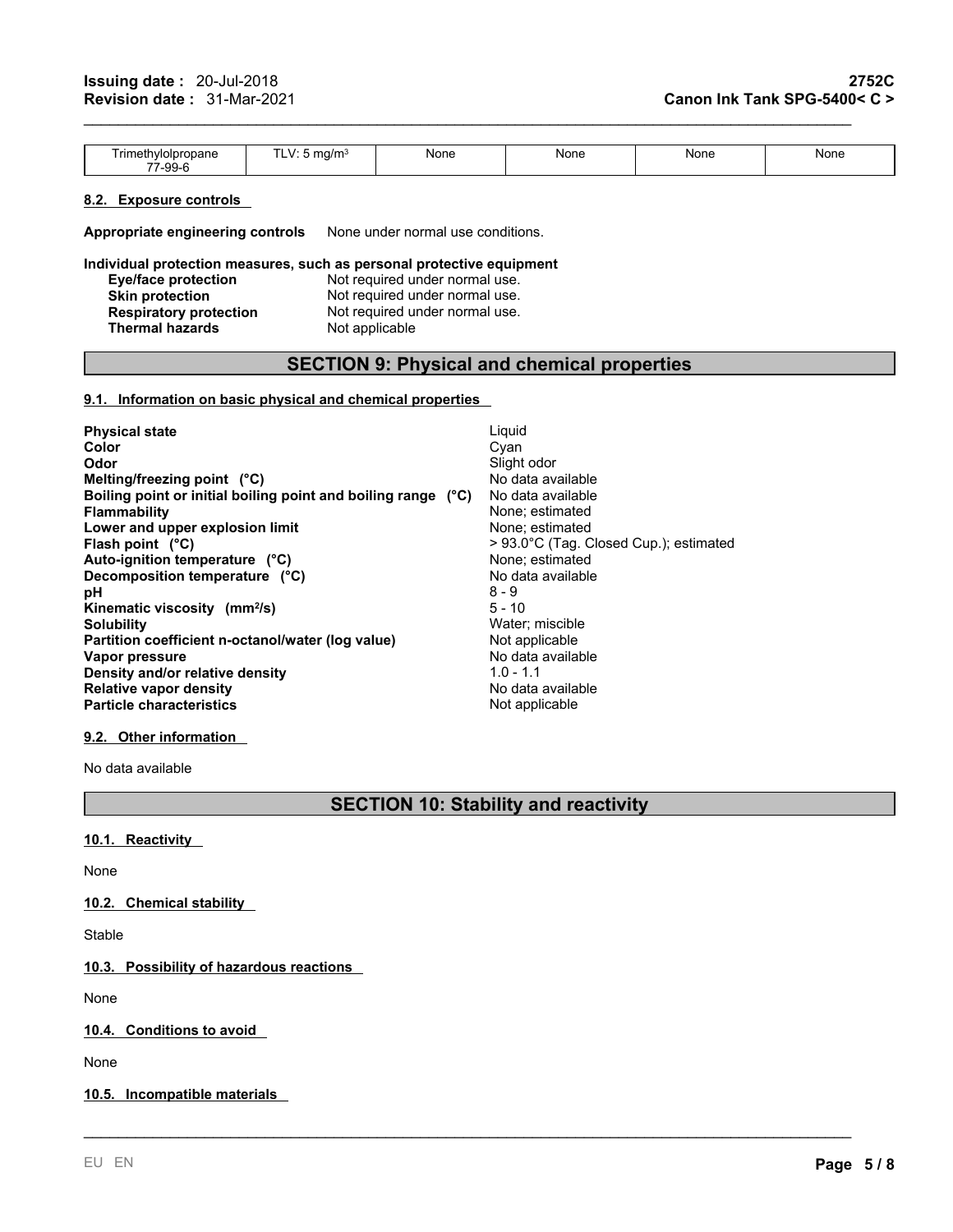Acids, Bases, Oxidizing agents, Reducing agents.

#### **10.6. Hazardous decomposition products**

Carbon dioxide (CO <sup>2</sup>), Carbon monoxide (CO), and/or Ammonia.

## **SECTION 11: Toxicological information**

 $\mathcal{L}_\mathcal{L} = \mathcal{L}_\mathcal{L} = \mathcal{L}_\mathcal{L} = \mathcal{L}_\mathcal{L} = \mathcal{L}_\mathcal{L} = \mathcal{L}_\mathcal{L} = \mathcal{L}_\mathcal{L} = \mathcal{L}_\mathcal{L} = \mathcal{L}_\mathcal{L} = \mathcal{L}_\mathcal{L} = \mathcal{L}_\mathcal{L} = \mathcal{L}_\mathcal{L} = \mathcal{L}_\mathcal{L} = \mathcal{L}_\mathcal{L} = \mathcal{L}_\mathcal{L} = \mathcal{L}_\mathcal{L} = \mathcal{L}_\mathcal{L}$ 

#### **11.1. Information on hazard classes as defined in Regulation (EC) No 1272/2008**

| <b>Acute toxicity</b>              | No data available                                                                                                                                                                           |
|------------------------------------|---------------------------------------------------------------------------------------------------------------------------------------------------------------------------------------------|
| <b>Skin corrosion/irritation</b>   | Not classified based on the classification criteria under UN GHS (Estimate) (OECD<br>Guideline)                                                                                             |
| Serious eye damage/eye irritation  | Not classified based on the classification criteria under UN GHS (Estimate) (OECD<br>Guideline)                                                                                             |
| <b>Sensitization</b>               | Not classified based on the classification criteria under UN GHS (Estimate) (OECD<br>Guideline)                                                                                             |
| Germ cell mutagenicity             | Ames test: Negative                                                                                                                                                                         |
| Carcinogenicity                    | No data available                                                                                                                                                                           |
| <b>Reproductive toxicity</b>       | Trimethylolpropane is classified as a Category 2 (GHS) reproductive toxicant.<br>However, the amount of exposure to trimethylolpropane is negligible under intended use of<br>this product. |
| <b>STOT - single exposure</b>      | No data available                                                                                                                                                                           |
| <b>STOT</b> - repeated exposure    | No data available                                                                                                                                                                           |
| <b>Aspiration hazard</b>           | No data available                                                                                                                                                                           |
| 11.2. Information on other hazards |                                                                                                                                                                                             |

No data available

# **SECTION 12: Ecological information**

\_\_\_\_\_\_\_\_\_\_\_\_\_\_\_\_\_\_\_\_\_\_\_\_\_\_\_\_\_\_\_\_\_\_\_\_\_\_\_\_\_\_\_\_\_\_\_\_\_\_\_\_\_\_\_\_\_\_\_\_\_\_\_\_\_\_\_\_\_\_\_\_\_\_\_\_\_\_\_\_\_\_\_\_\_\_\_\_\_

**12.1. Toxicity**

**Ecotoxicity effects** No data available

## **12.2. Persistence and degradability**

No data available

#### **12.3. Bioaccumulative potential**

No data available

#### **12.4. Mobility in soil**

No data available

#### **12.5. Results of PBT and vPvB assessment**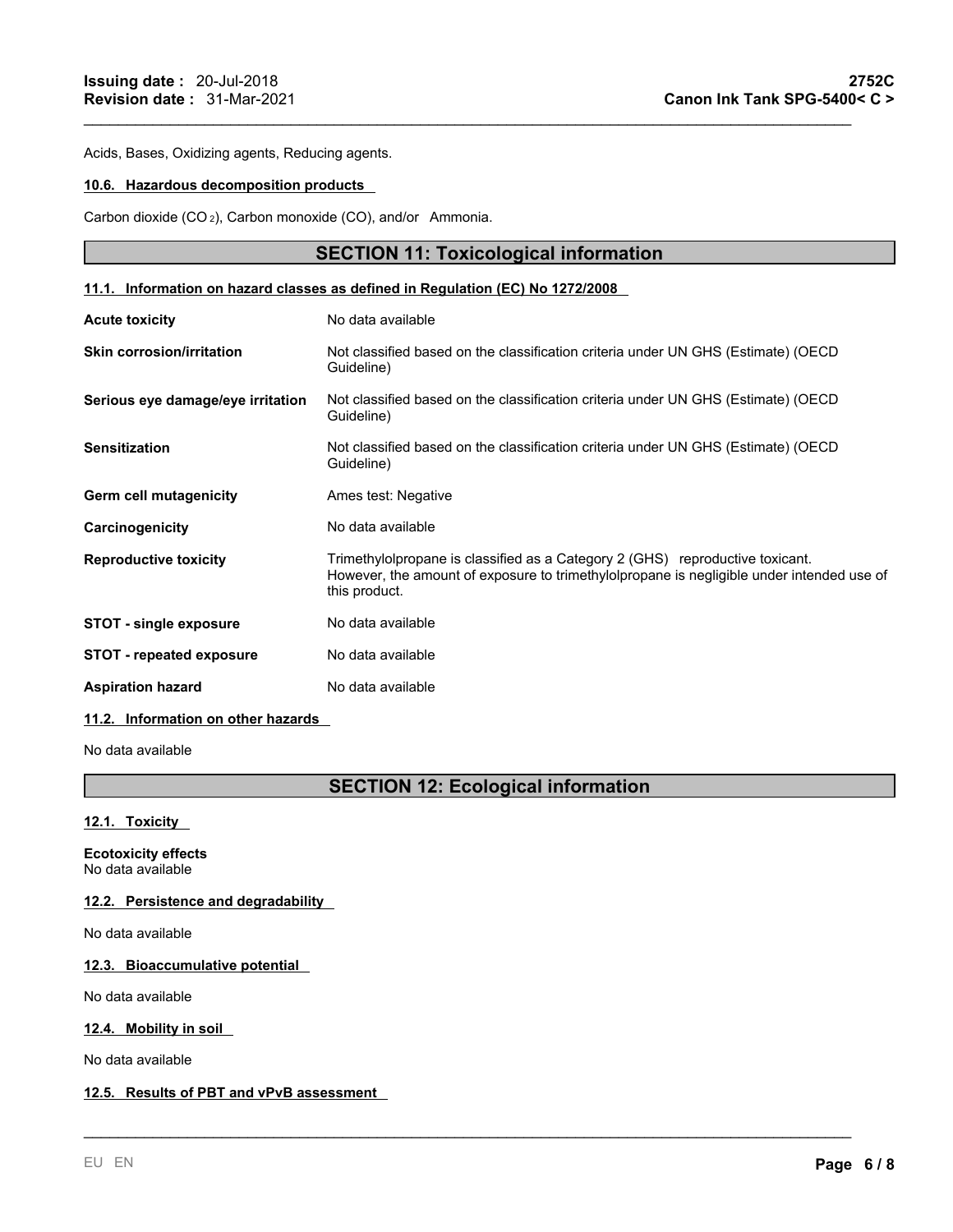This preparation contains no substance considered to be persistent, bioaccumulating nor toxic (PBT). This preparation contains no substance considered to be very persistent nor very bioaccumulating (vPvB).

#### **12.6. Endocrine disrupting properties**

No data available

#### **12.7. Other adverse effects**

No data available

# **SECTION 13: Disposal considerations**

 $\mathcal{L}_\mathcal{L} = \mathcal{L}_\mathcal{L} = \mathcal{L}_\mathcal{L} = \mathcal{L}_\mathcal{L} = \mathcal{L}_\mathcal{L} = \mathcal{L}_\mathcal{L} = \mathcal{L}_\mathcal{L} = \mathcal{L}_\mathcal{L} = \mathcal{L}_\mathcal{L} = \mathcal{L}_\mathcal{L} = \mathcal{L}_\mathcal{L} = \mathcal{L}_\mathcal{L} = \mathcal{L}_\mathcal{L} = \mathcal{L}_\mathcal{L} = \mathcal{L}_\mathcal{L} = \mathcal{L}_\mathcal{L} = \mathcal{L}_\mathcal{L}$ 

#### **13.1. Waste treatment methods**

Dispose of in accordance with local regulations.

|                                                                                                                                                                                               | <b>SECTION 14: Transport information</b>                                                                        |
|-----------------------------------------------------------------------------------------------------------------------------------------------------------------------------------------------|-----------------------------------------------------------------------------------------------------------------|
| 14.1. UN number or ID number                                                                                                                                                                  | None                                                                                                            |
| 14.2. UN proper shipping name                                                                                                                                                                 | None                                                                                                            |
| 14.3. Transport hazard class                                                                                                                                                                  | None                                                                                                            |
| 14.4. Packing group                                                                                                                                                                           | None                                                                                                            |
| 14.5. Environmental hazards                                                                                                                                                                   | Not classified as environmentally hazardous under UN Model Regulations and<br>marine pollutant under IMDG Code. |
| 14.6. Special precautions for users                                                                                                                                                           | IATA: Not regulated                                                                                             |
| 14.7. Maritime transport in bulk according to<br>$\mathbf{1}$ and $\mathbf{2}$ . The set of $\mathbf{3}$ and $\mathbf{4}$ and $\mathbf{5}$ and $\mathbf{6}$ and $\mathbf{7}$ and $\mathbf{8}$ | Not applicable                                                                                                  |

#### **IMO instruments**

# **SECTION 15: Regulatory information**

**15.1. Safety, health and environmental regulations/legislation specific for the substance or mixture**

| (EC) No 1907/2006 Authorisation | Not regulated |
|---------------------------------|---------------|
| (EC) No 1907/2006 Restriction   | Not regulated |
| (EC) No 1005/2009               | Not regulated |
| (EU) 2019/1021                  | Not regulated |
| (EU) No 649/2012                | Not regulated |
| <b>Other information</b>        | None          |

#### **15.2. Chemical safety assessment**

None

# **SECTION 16: Other information**

\_\_\_\_\_\_\_\_\_\_\_\_\_\_\_\_\_\_\_\_\_\_\_\_\_\_\_\_\_\_\_\_\_\_\_\_\_\_\_\_\_\_\_\_\_\_\_\_\_\_\_\_\_\_\_\_\_\_\_\_\_\_\_\_\_\_\_\_\_\_\_\_\_\_\_\_\_\_\_\_\_\_\_\_\_\_\_\_\_

**Full text of H-statements referred to underSECTION 2 and 3** H302 - Harmful if swallowed